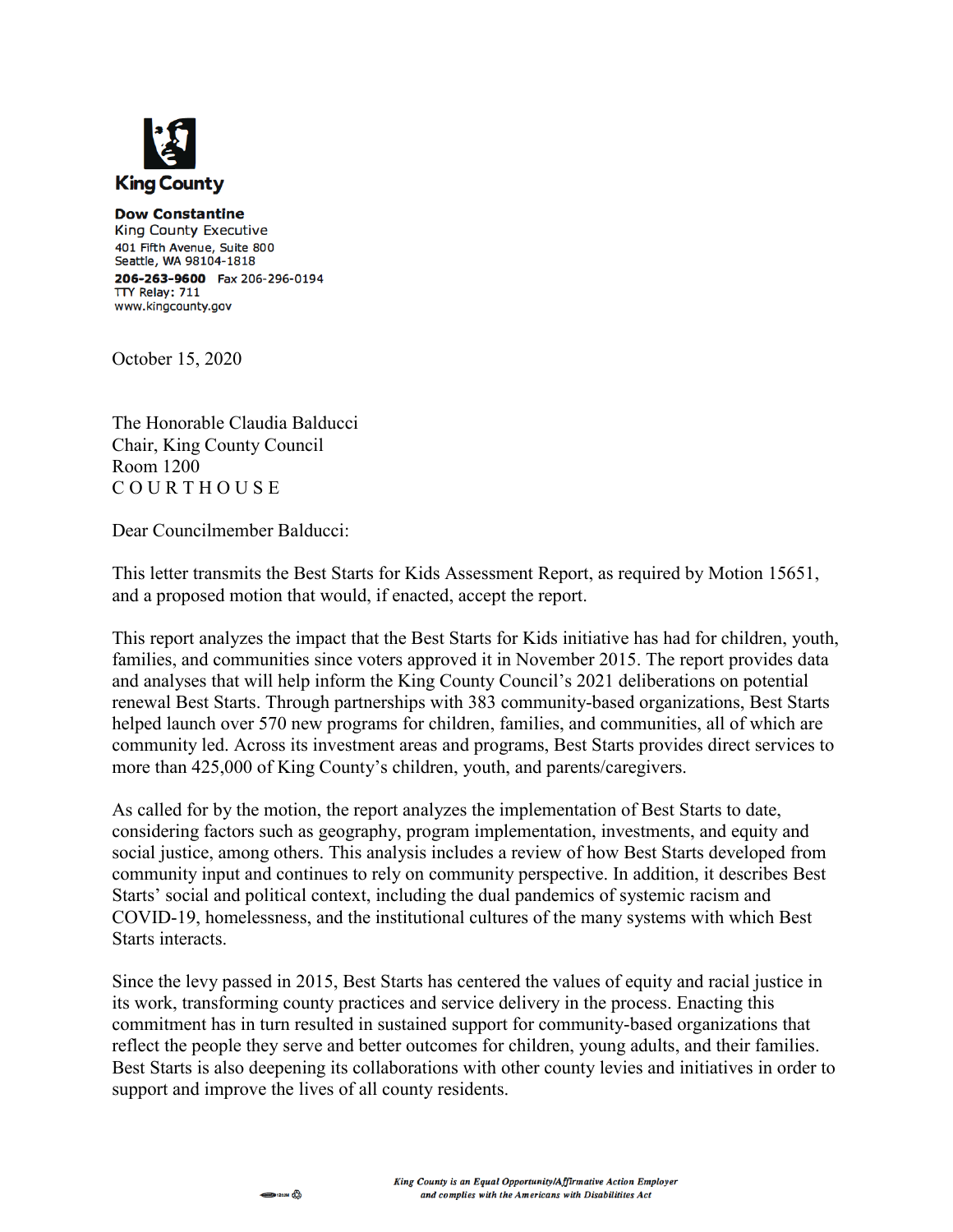The Honorable Claudia Balducci October 15, 2020 Page 2

More work remains to achieve the Best Starts vision. This is especially clear as COVID-19 threatens to widen the racial, geographic, and income inequities in King County. To continue advancing equity and well-being for King County's babies, children, youth, and families, this report makes five key policy recommendations related to a potential renewed, increased, or expanded Best Starts levy:

- Recommendation 1: Keep Leading on Equity: Center the voices of Black/African American, Indigenous, and people of color (BIPOC) in investment and program decisions in order to reflect community knowledge and to deepen programming in Best Starts areas most impacted by systemic and racial oppression.
- Recommendation 2: Maintain Long-term Goals and Strategies while Refining Programs and Measures: Sustain the current levy's emphasis on upstream transformation by maintaining goals, allocations, and strategies as outlined in the *Best Starts for Kids Implementation Plan,* approved in Ordinance 18373, while refining performance measures, community involvement, and programming within each strategy.
- Recommendation 3: Strengthen the Care for our Children and Youth: Increase investment in child care and youth strategies to support educational advancement and economic prosperity in the region.
- Recommendation 4: Build Stronger Systems: Strengthen coordination across programs, initiatives, levies, and funded partners to increase efficiency and to benefit all families and children across the region, particularly those most in need.
- Recommendation 5: Expand the Role of Youth: Modify the Children and Youth Advisory Board structure to promote more youth participation.

As discussed in the assessment report, Best Starts for Kids furthers King County Strategic Plan objective of babies being born healthy, children establish a strong foundation for life, and young people grow into healthy adults. Reflective of the County's Equity and Social Justice Strategic Plan and the Youth Action Plan, Best Starts for Kids maximizes the assets and knowledge of our richly diverse County and its many cultures and communities.

This report required approximately 2,000 staff hours to produce, costing approximately \$106,292.

Thank you for your consideration of this report, and for your strong support for children, youth and families across King County.